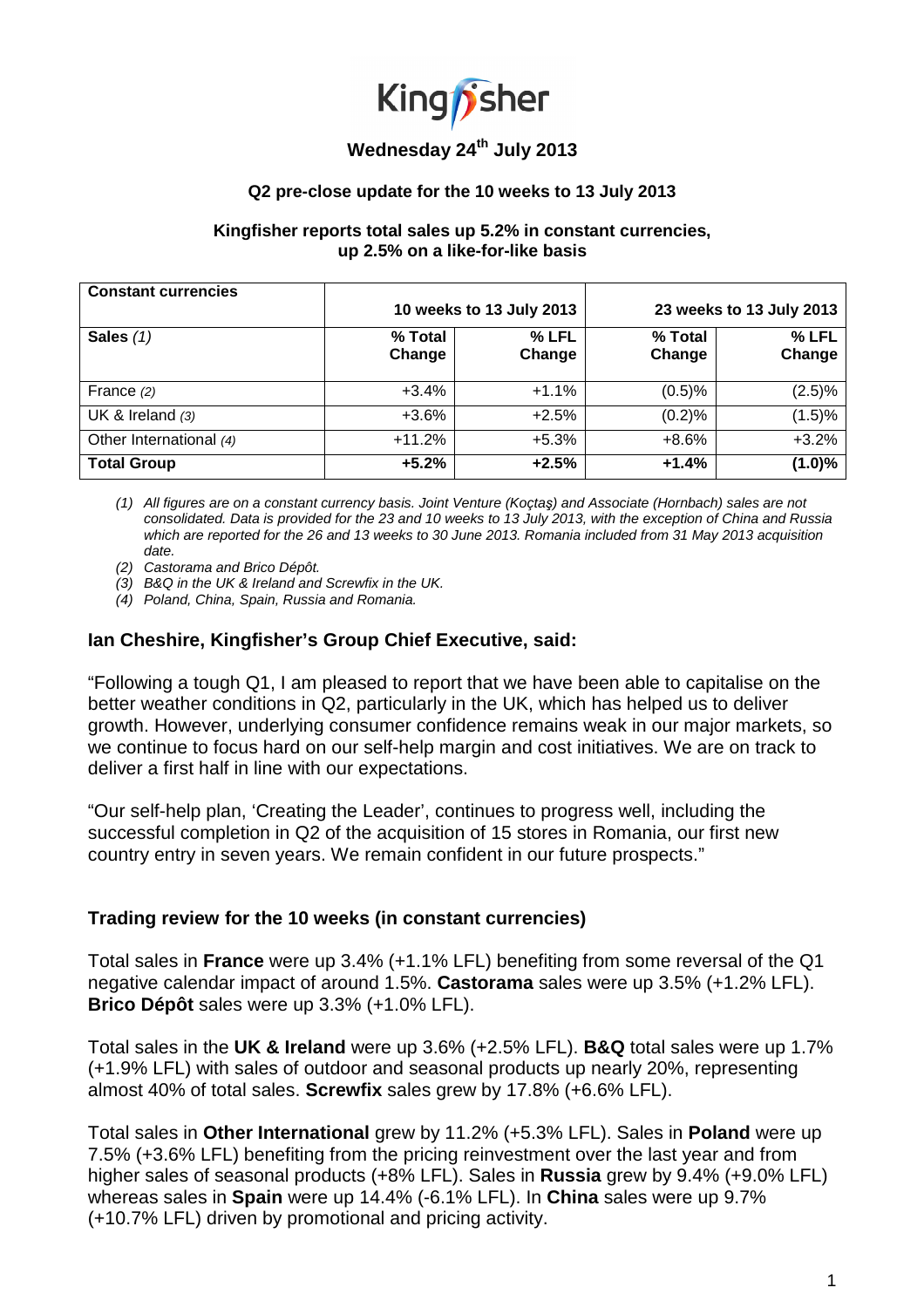

## **COMPANY PROFILE**

**Kingfisher plc** is Europe's leading home improvement retail group and the third largest in the world, with around 1,060 stores in nine countries in Europe and Asia. Its main retail brands are B&Q, Castorama, Brico Dépôt and Screwfix. Kingfisher also operates the Koçtaş brand, a 50% joint venture in Turkey with the Koç Group, and has a 21% interest in Hornbach, Germany's leading large format DIY retailer.

## **CREATING THE LEADER**

Progress continued with the next phase of our medium term development under the following eight steps:

## **EASIER**

- 1. Making it easier for our customers to improve their home
- 2. Giving our customers more ways to shop

## **COMMON**

- 3. Building innovative common brands
- 4. Driving efficiency and effectiveness everywhere

### **EXPAND**

- 5. Growing our presence in existing markets
- 6. Expanding in new and developing markets

### **ONE TEAM**

- 7. Developing leaders and connecting people
- 8. Sustainability: becoming 'Net Positive'

Further details on progress will be given with the interim results on 11 September 2013 for the half year ended 3 August 2013.

### **Enquiries**

| Ian Harding, Group Communications Director | 020 7644 1029 |
|--------------------------------------------|---------------|
| Sarah Levy, Head of Investor Relations     | 020 7644 1032 |
| Nigel Cope, Head of Media Relations        | 020 7644 1030 |
| Matt Duffy, Investor Relations Manager     | 020 7644 1082 |
| Clare Haines, Media Relations Manager      | 020 7644 1286 |
| <b>Brunswick</b>                           | 020 7404 5959 |

Further copies of this announcement can be downloaded from www.kingfisher.com or viewed on the Kingfisher IR iPad App available for free at the Apple App store. We can also be followed on twitter @kingfisherplc.

Kingfisher American Depository receipts are traded in the US on the OTCQX platform: (OTCQX: KGFHY)

http://www.otcmarkets.com/stock/KGFHY/quote